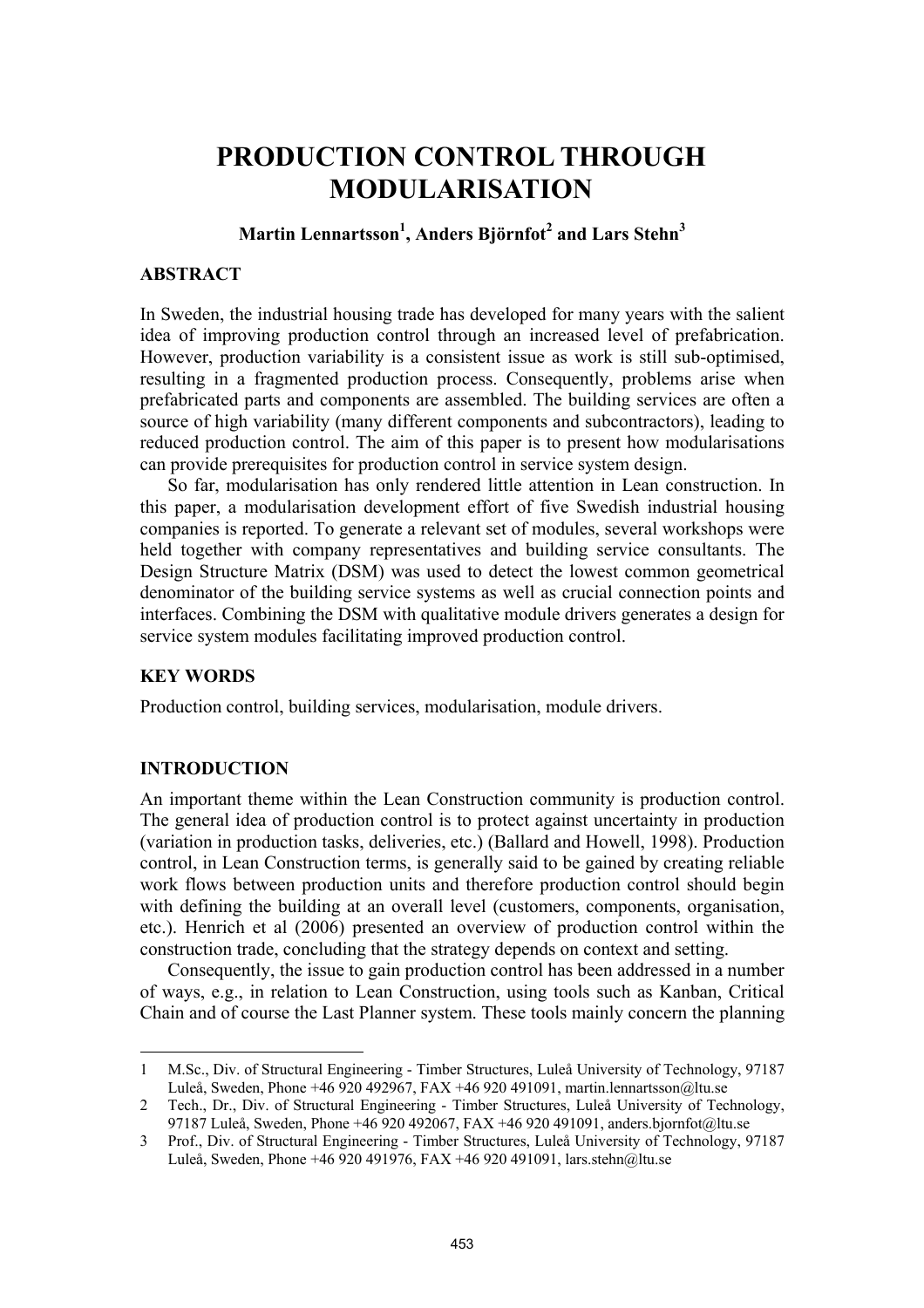and production phases of construction and therefore actively attempts to achieve control by improved management and production planning activities. Lean methods or tools that proactively strive to create prerequisites for production control in earlier stages of the construction process are less common in construction literature.

According to Morris and Donnelly (2006), modularisation is a method/tool that contributes to achieve consistent quality and allow firms to provide a wide range of up-to-date products at affordable prices. For off-site construction, Lennartsson et al (2008) suggested that modularisation is useful in capturing and balancing internal and external values. Modularisation thus seems to have a proactive aim in reducing and better controlling variance (in material and information flows) that can occur during production. In prefabrication, customer values must be declared early. Therefore, any change in design can cause variation leading to production delays; e.g. to gain better control of production. Veenstra et al (2006) emphasised the significance of creating modules for the complex and arduous service system (HVAC, electricity, etc.) work.

The aim of this paper is to describe **how** modularisation can be applied as means to create prerequisites for production control. This paper first provides an overview to the field of production control within lean construction. Then modularisation theory is explored in the sense of how production control can be managed. Finally, a logical chain of empirical studies was conducted in relation to a practical modularisation process within Swedish industrialised housing, aiming to develop modules for building service systems. The goal of the studies was to validate a selection of module drivers proposed for creating prerequisites for production control.

#### **PRODUCTION CONTROL – A GENERAL OVERVIEW**

Production is the act to make products (goods and services) while control is used in a variety of contexts to express "mastery" or "proficiency". Thus production control is about gaining mastery over the production process. Production planning and control is a mature research field (Stevenson et al 2005) and the issue to achieve production control in construction is therefore not new. For example, Ballard and Howell (1998) stated that production control is about shielding production from uncertainty, while Henrich et al (2005) reviewed existing production control methods in construction.

van der Bij and van Ekert (1999) stated that *"the production control system comprises a system of tasks, methods, and means, which an organisation uses to agree and maintain the availability of products to the expectations of the internal or external customer with respect to time, quantity, and place"*. Production control in manufacturing can be achieved through (Stevenson et al 2005), e.g., Kanban, Manufacturing resource planning (MRP), Theory of constraints (TOC), Workload control (WLC), and Constant Work In Process (CONWIP). For construction, one of the most recognized and applied production control tools is the Last Planner system<sup> $\text{TM}$ </sup>.

Other used tools to gain production control in construction are e.g., Critical Path Method (CPM), Critical chain (CC), Line-of-Balance (LoB) and Kanban. Common for these tools is that they are developed to function in on-site project environments. Additional tools capable of addressing production control in early stages of construction (essential in the case of prefabrication) are Poka-Yoke (PY) and Setbased design (SBD). SBD can be applied in early phases of construction to proactively achieve production control through an improved design process, i.e., the design process is controlled so it facilitates a streamlined production process,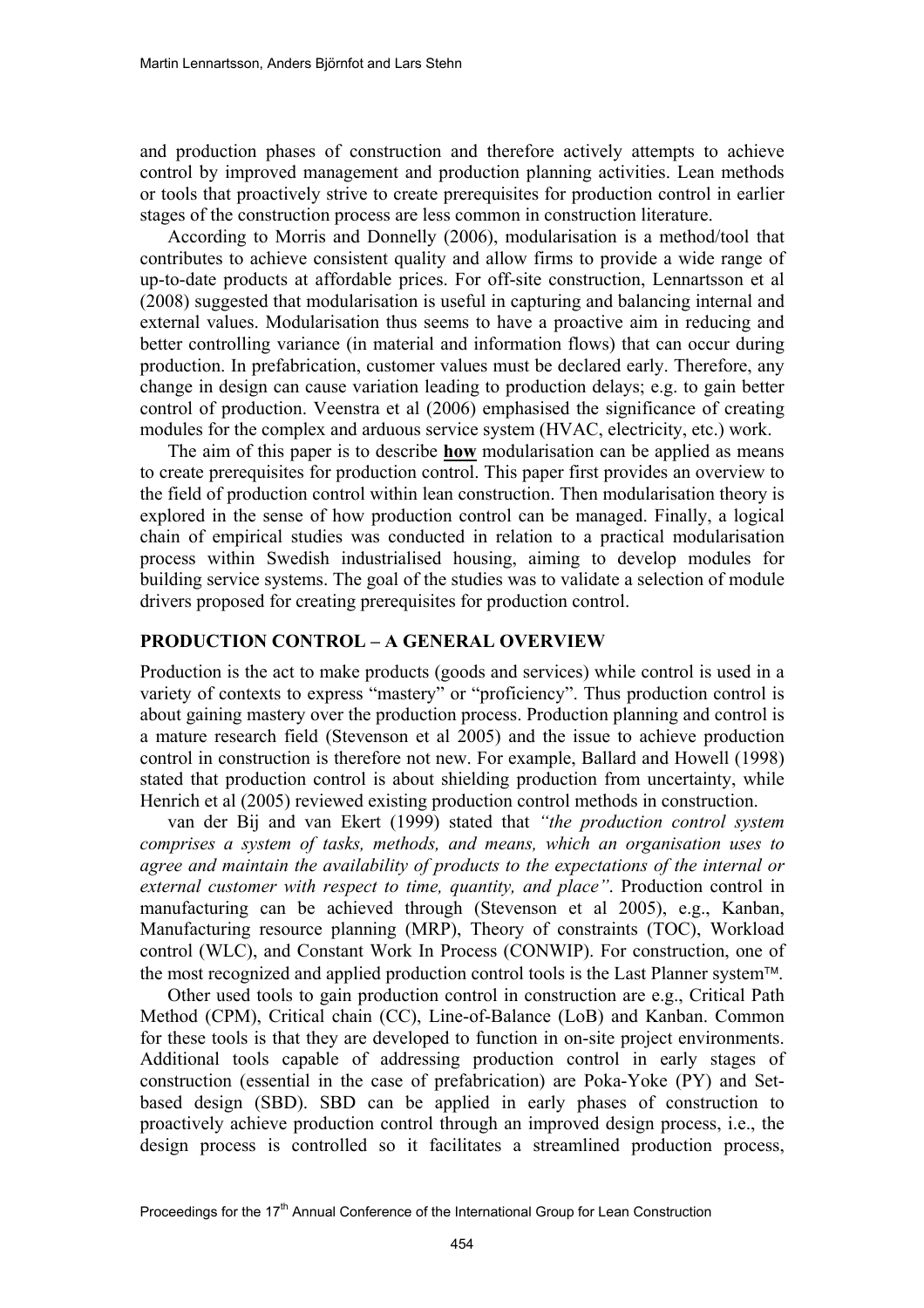minimizing waste. In Figure 1, the methods mentioned above are related to each other and to the construction process phases of design, manufacturing and production.



Figure 1: Common Production Control Methods and their Relation to the Construction Process

As illustrated in Figure 1, there seems to be a lack of production control methods or systems that can be applied early in prefabrication to provide proactive control of production events. This paper proposes that modularisation can play such a role in the design phase. However, it is important to emphasize that modularisation does not have the goal to actively control production. Rather, modularisation should be seen as a facilitator of production management, since expected variances can be controlled.

## **PRODUCTION CONTROL THROUGH MODULARISATION**

Modularity (or modular design) is an approach that subdivides a system into smaller tangible entities (modules) that can be independently created and used in different systems to drive multiple functions (Voordijk et al, 2006). Modularisation is the undertaking to design a modular system. Most modularisation initiatives in construction are found within this area. However, in prefabrication, modularisation is argued as means to create standardised parts, produced in optimised processes, i.e. the essence of modularisation is not modular division, rather a standardised way of thinking all through the process (Lennartsson et al 2008).

Bertelsen (2005) stated that the purpose of modularisation is to reduce production variability by turning the building into a product that can be prefabricated in permanent facilities using established Lean methods and tools. Erixon et al. (1996) refer to this as 'products in products' and 'factories in the factory'. For example, Court et al (2008) report on modular initiatives within Lean Construction reducing variation and minimizing waste in assembly, while Brookes (2005) noted that tangible components are easier to coordinate and misfits can be avoided.

As was argued in Lennartsson et al (2008), a successful modularisation effort will capture and define customer values (both internal and external) implying that variations within the supply chain can be better controlled (Voordijk et al, 2006). Using modular products, it is, possible to design a production process that provides a wider range of variants depending on what the customer demands (Morris and Donnelly, 2006), i.e., increased product variety with reduced process variation.

It seems, modularisation can provide production control from many perspectives. Voordijk et al (2006) discuss modularisation as a three-dimensional concept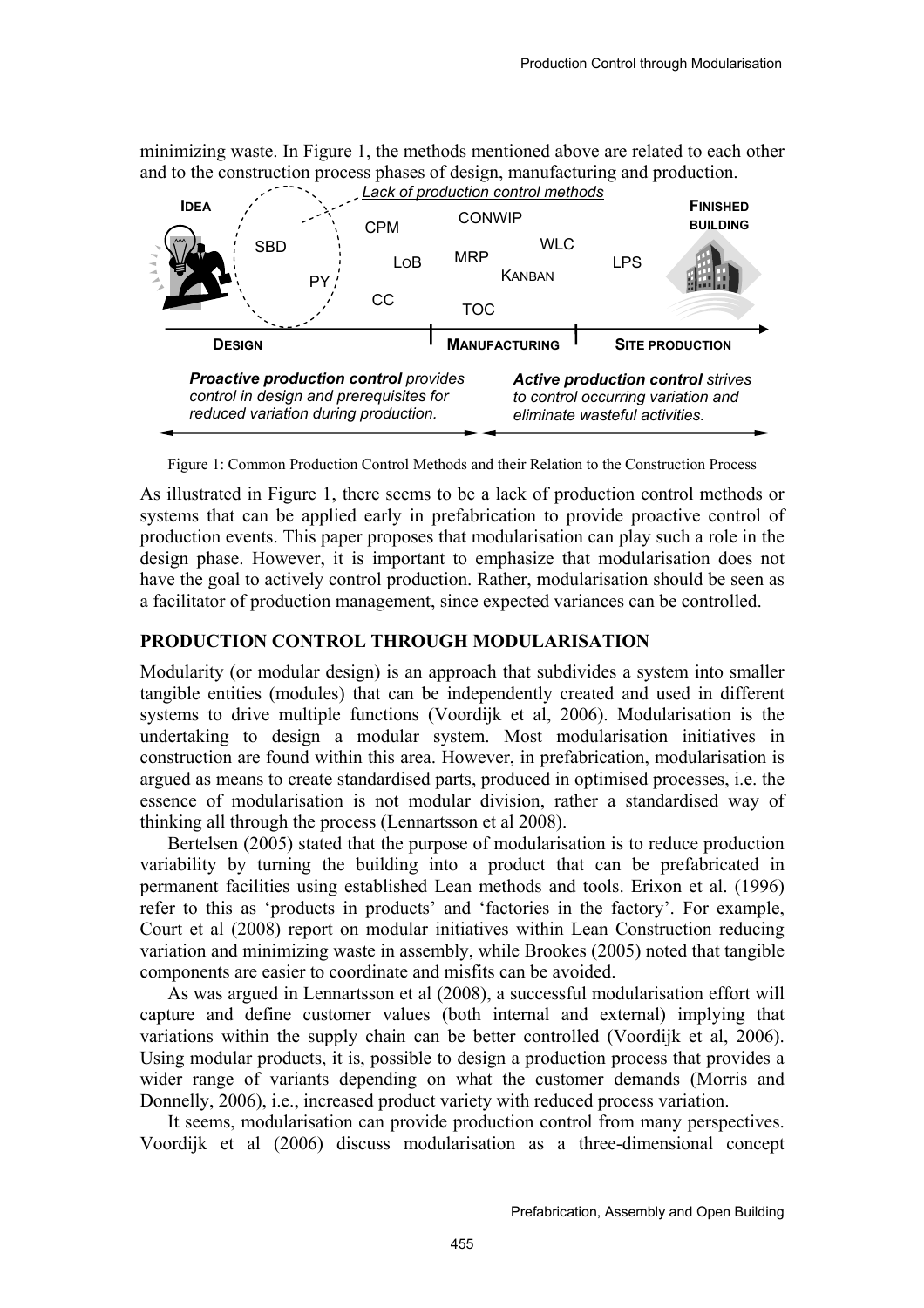concurrently considering the product, the process and the supply chain. It can be argued that modularisation strives for production control in these three areas through:

- **Product modularity** specifies the product so that materials, components and other resources required for production is known and can be controlled, i.e. degree of component independence and interface standardisation For example; if ten different connected components each have 5 % risk of erroneous tolerances, then there is 40 % risk of failures in assembly.
- **Process modularity** refers to management of production, establishing and controlling production methods, i.e. how the product is made. The industrialised housing trade is aiming for high degree of prefabrication, which demands a higher degree of planning and preparation than on-site building.
- **Supply chain modularity** refers to who does what, i.e. decides participants involved so responsibilities and delivery requirements are known and can be controlled and monitored. For example; if each supplier to an assembler have a delivery accuracy of 90 %, then there is a 10 % risk of at least one component missing during assembly if not relevant buffers are set.

According to Erixon et al (1996) the first step in a modularisation process is to specify the product using Quality Function Deployment (QFD). Then technical solutions are selected in respect to manufacturing goals. In the third step, modular concepts are generated with aid of module drivers (Table 1), defining reasons to perform a modular division and works as a link between module requirements and the production system.

| <b>Generic Module Drivers</b> |                                                                                  |              |                                                                              |  |  |  |  |  |
|-------------------------------|----------------------------------------------------------------------------------|--------------|------------------------------------------------------------------------------|--|--|--|--|--|
| A                             | <b>Carry over.</b> Solutions can be carried over<br>to new product generations.  | G            | Process/Organisation. Special know-how,<br>pedagogical assembly, lead times. |  |  |  |  |  |
| B                             | <b>Technology evolution.</b> Guard for<br>technology shifts during product cycle | Н            | <b>Separate Testing.</b> When functions can be<br>separately tested.         |  |  |  |  |  |
| C                             | <b>Planned design changes.</b> Controlled by<br>customer demands.                | $\mathbf{I}$ | <b>Purchasing.</b> Delivery as a "black box" to<br>reduce logistic costs.    |  |  |  |  |  |
| $\Box$                        | <b>Technical specification.</b> Concentration<br>of variant changes.             | J            | <b>Service and maintenance.</b> Ease of<br>management as separate modules    |  |  |  |  |  |
| E                             | <b>Styling.</b> Influences from trends and<br>fashion.                           | K            | <b>Upgrading.</b> If upgrades are expected.                                  |  |  |  |  |  |
| F                             | <b>Common unit.</b> Sub-function with similar<br>physical solutions.             | L            | <b>Recycling.</b> Concentration of recyclable<br>material to one module.     |  |  |  |  |  |

Table 1: Overview of the Generic Module Drivers Presented by Erixon et al. (1996)

The fourth step in the modularisation process evaluates concepts and tests interfaces. The interfaces are a key consideration as they influence the characteristics and flexibility of the final product. The fifth and final step concerns the improvement of the specified modules in respect to assembly strategies. Modular division through module drivers has been applied in practice in various environments in manufacturing. In construction, Veenstra et al. (2006) put forward a driver regarding a variable to capture the risk or need for components to change over time.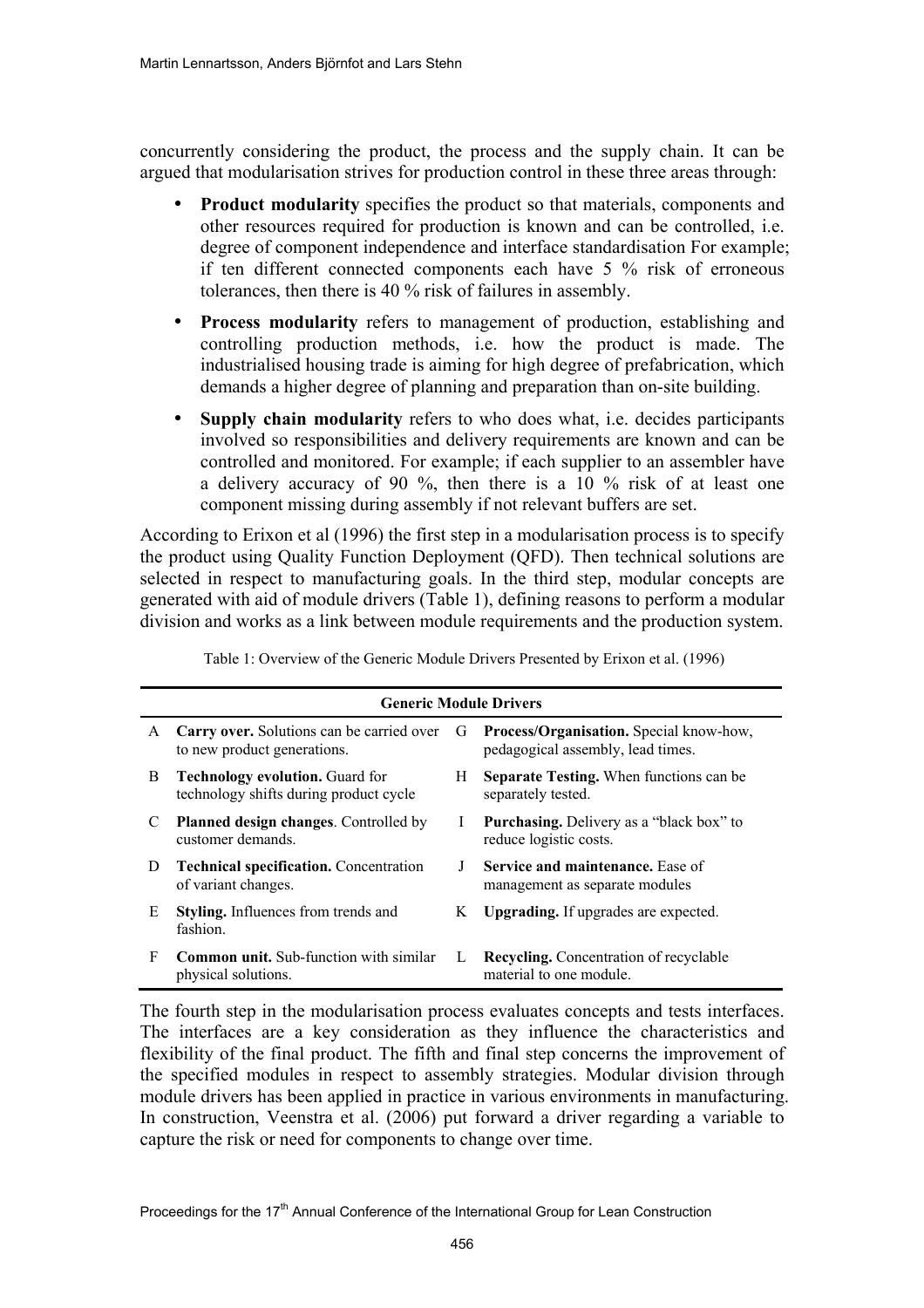Considering all of the presented module drivers is an arduous process since they are so numerous and also hard to fit to construction, e.g. in construction, carry over is rarely spoken about. However, considering the three distinct areas (product, process and supply chain) that above was argued to provide production control, three of the module drivers emerge as influential in facilitating production control:

- **(F) Common Unit.** As industrial builders depend on the whole construction trade to accept their prefabricated components, it is necessary for all participants to adapt to these components. Therefore, it is important to find functions present in several product variants and provide them with the same design. Variants in demand can then be produced with fewer components.
- **(G) Process/Organisation.** Modular products manufactured in main and supportive processes, facilitate a production system that will help lower lead times and improve quality. Cultural issues in prefabrication lead to strained supplier relations as contractors and housing manufacturers have short term relations with subcontractors and suppliers (Höök and Stehn, 2008).
- **(I) Purchasing.** It is important to gain control of material and components in order to lower wholesaler influence. Properly defined modules allow material deliveries in "black boxes", lowering costs for logistics and providing more power for the companies in price negotiations.

## **CASE STUDY: BUILDING SERVICES IN INDUSTRIALISED HOUSING**

Five small to medium sized Swedish industrial housing companies (Table 2) have agreed to cooperate in order to facilitate design and management of building services (Lennartsson et al 2008). The companies base their production on a high degree of prefabrication (> 80 % work in off-site production facilities) considering modularisation as a feasible method to find product solutions that appeal all participating companies; the building service modules should fit the different production systems.

| <b>Turnover</b> (MEUR)<br>Company |    | <b>Building system</b> | <b>Product strategy</b>           |  |  |
|-----------------------------------|----|------------------------|-----------------------------------|--|--|
|                                   | 42 | Volumetric units       | Student-dwellings, apartments     |  |  |
| 2                                 | 42 | Volumetric units       | Apartment buildings, offices      |  |  |
| 3                                 | 7  | Volumetric units       | Single family residences, schools |  |  |
| 4                                 | 18 | Volumetric units       | Student-dwellings, apartments     |  |  |
|                                   | 14 | Element structural     | Multi-storey residential housing  |  |  |

| Table 2: Overview of the Five Involved Housing Manufacturers |  |
|--------------------------------------------------------------|--|
|--------------------------------------------------------------|--|

Early in the project, three studies (Figure 3) were conducted to gain understanding of building services issues. *Market Exploration* proved that wholesalers control the market with a catalogue of more than 100,000 articles. The study suggested a plugand-play system as a viable path of development. In *Map Electric*, the current process was mapped to spot improvement. In *Plug & Play*, was decided to test the feasibility of a plug-and-play system. The evaluation highlighted a resistance to change at building services subcontractors, who emphasised problems and obstacles rather than advantages. This supported the idea of a joint industry venture for modularisation.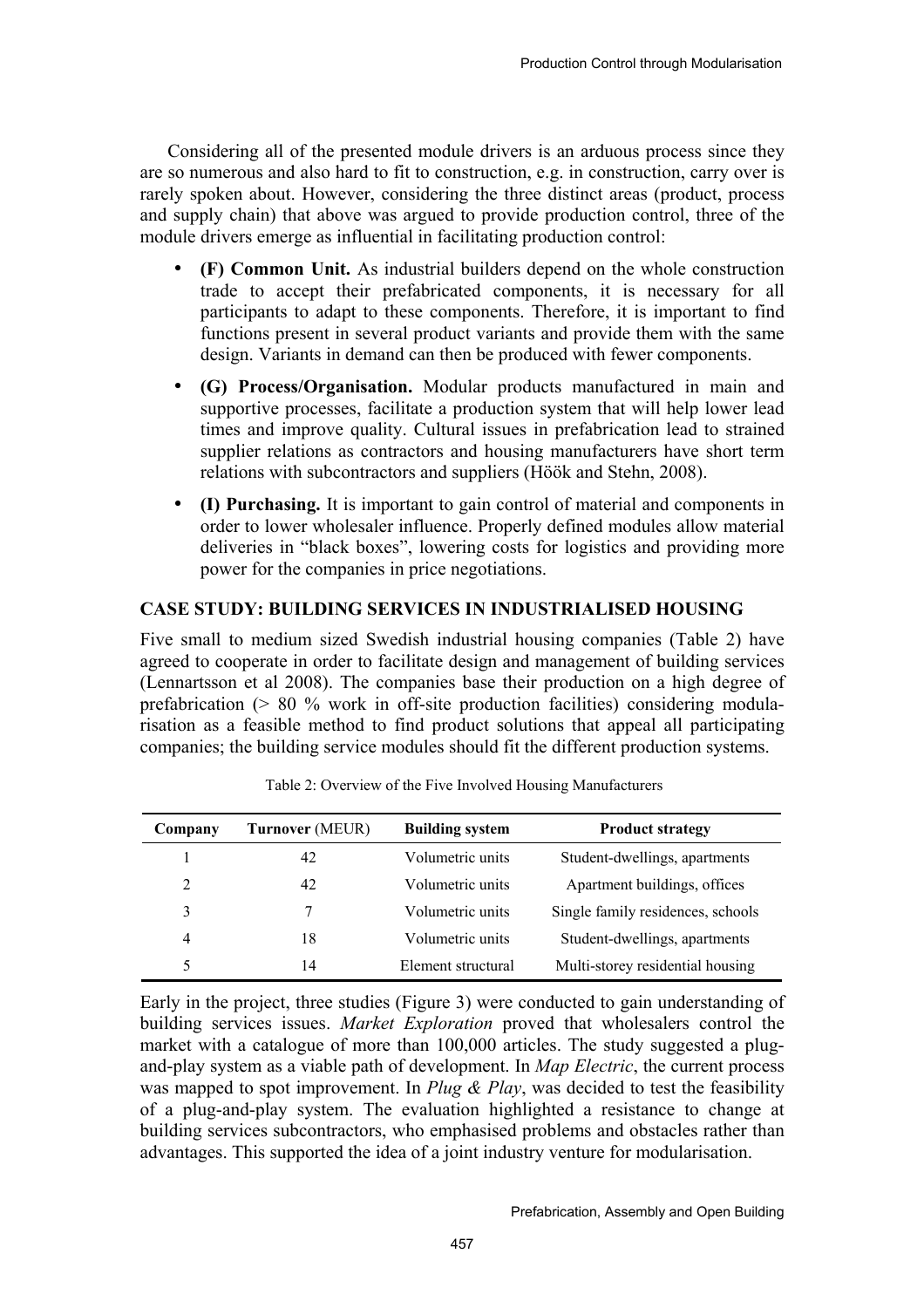Together with the case companies, it was decided to perform a *Competition* to explore new innovative building services. An open call went out to all consultants, contractors and designers in Sweden with the task to develop service system solutions suited for industrialised housing. The thorough inquiry included specification of the current production systems (*Overall Mapping*) and specified necessary characteristics and technical solutions, e.g. a prefabrication level of 80 %. However, all proposals lacked a systems view since not all required service systems were included. After the competition, solutions were discussed to identify implementation possibilities. Results (product, process, and supply chain) from the studies are presented below.



Figure 3: Empirical Studies Conducted to Validate Proposed Module Drivers.

## **SERVICE SYSTEMS – THE PRODUCT**

A Design Structure Matrix (DSM) was used to map the building services in a generic building (Figure 4) valid to all case companies. Seven types of media must be provided for each apartment; Heating *[1]*, Hot *[2]* and Cold *[3]* water, Drainage *[4]*, Ventilation *[5]*, Weak Current (TV/Telecom/Computer *[6]*) and Power Supply *[7]*.



Figure 4: Left: DSM Illustrating Service Systems in A Generic Building. Right: Illustration of A Vertical Shaft with Different Media (Ventilation, Power Supply, Warm Water, etc.) Seen From Above.

The different systems distribute media to the user units within the building. These are closed systems consisting of ducts, pipes and wires. The categories of the DSM (Figure 4) represent different spaces within the building where building services are present and required. Reading the DSM row-wise shows media going out of an entity while reading the DSM column-wise reveals media coming from another entity. For example, services enter a building through an *external feed (A)*, travel through the *Central Feed Unit (B)* into the *Basement (C)*, through vertical *shafts (E)* to horizontal feeds in *Traffic Volumes (G)* and then to living quarters inside volumes *(H)*.

As many service system components as possible are assembled at production facilities; wires and sockets are installed in walls and roofs, while pipes are placed in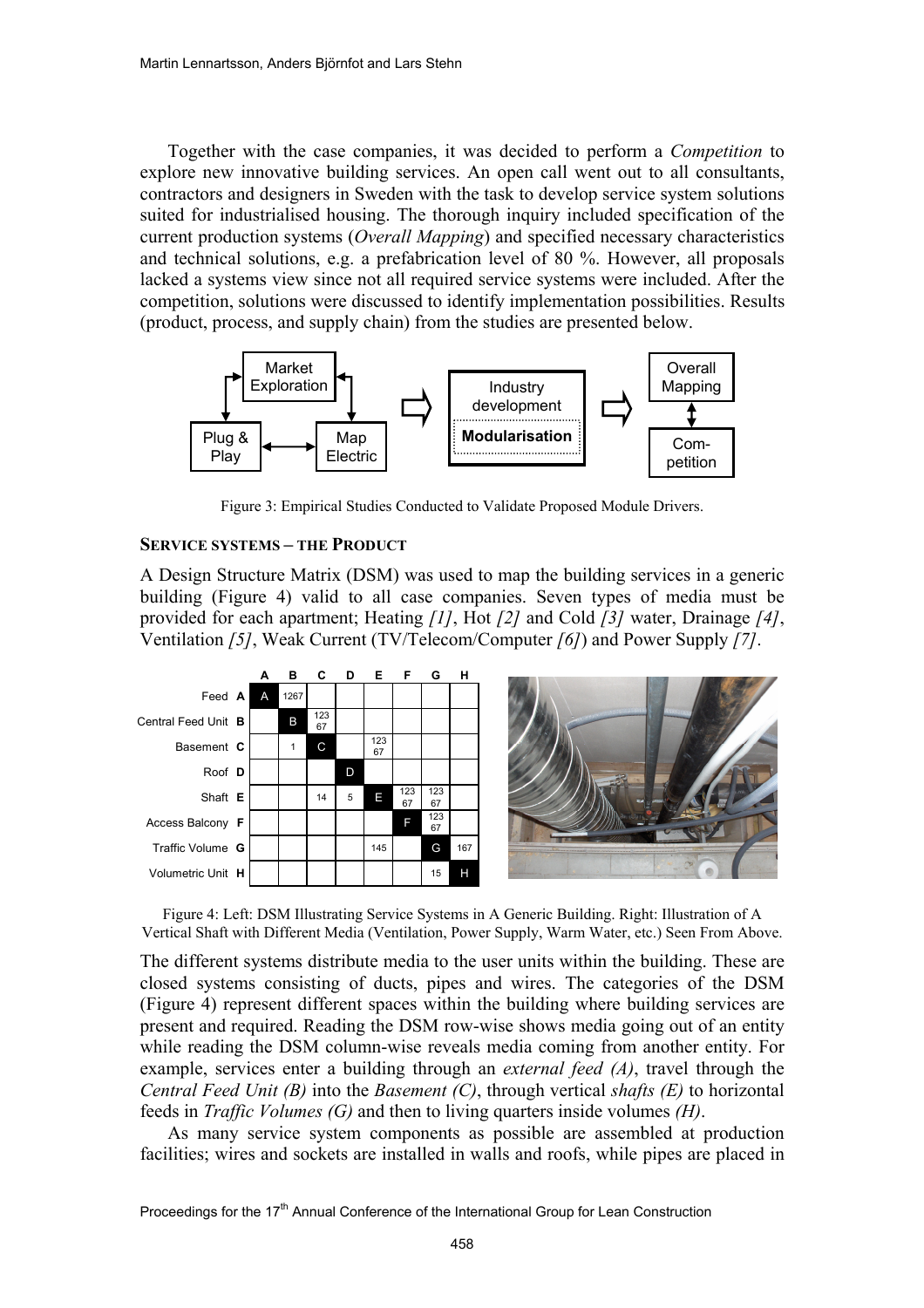floor elements. In addition, interior slots are assembled to hold ventilation ducts. Excluded from off-site work is canalisation (shafts) to reach higher floors, and to connect shafts to volumetric units. These couplings are made on the construction site.

#### **SERVICE SYSTEMS – THE PROCESS**

The production process is divided into two parts; in the factory, wires and pipes are assembled into floors and walls. Then the panels are assembled to volumetric units, wires and pipes are connected, and sockets installed. In the second phase installations are completed on-site. The power supply production process was documented using a stop-watch and video-recorder. This study highlighted the many different activities taking place in building service assembly resulting in high lead times as the risk of errors grow with increasing activities and relations (between physical components and subcontractors). Table 3 displays an excerpt from the mapping study illustrating five common assembly errors and an estimation of needed correction time (estimation by the subcontractors). The assembly activities have a cycle time of five minutes or less.

 Table 3: Errors and Correction Times (1 unit = 5 minutes) for Subcontractors in Power Supply Assembly. Boxes are Sockets and Switches for Electrical Assembly while Duct Holes are Used for Ventilation Ducts.

| # | Type of error                     | <b>Subcontractor</b> |    |    |   |                                    | Total |
|---|-----------------------------------|----------------------|----|----|---|------------------------------------|-------|
|   |                                   | Elec.                |    |    |   | <b>HVAC</b> Carpet Paint Carpenter |       |
| 1 | Box misplaced in ceiling          | 12                   |    |    | 6 |                                    | 18    |
|   | Box behind kitchen inter.         | 12                   |    |    | 4 | 12                                 | 28    |
|   | Box behind tiles in bathroom      | 12                   |    | 24 |   | 12                                 | 48    |
| 4 | Radiator pipes misplaced in floor |                      | 24 | 12 |   | 12                                 | 48    |
|   | Duct holes misplaced in slots     |                      | 18 |    |   |                                    | 18    |

Correctional time is derived from additional activities carried out by the subcontractors, e.g. misplaced boxes require a new installation and correction of the erroneous placement. Errors can be traced to incorrect drawings, as they are passed on between designers and subcontractors without validation. Errors lead to increased production times with up to 48 times (Table 3), not including delays of other activities that can obstruct assembly of correct units. This leads to an increase in overall lead times that cannot be predicted (a challenge to any production control system).

## **SERVICE SYSTEMS – THE SUPPLY CHAIN**

Figure 5 displays the supply chain for one of the case companies in factory production. Dotted parties represent external resources, while the remaining parties are "owned" by the company. As displayed in the figure, several actors are involved in the building services that are not in-house personnel and the arrows show the many different ways information and materials are transferred between participants. Figure 5 should at this stage only be viewed as an example of the complexity in relations.

Information and material flows must be considered in terms of securing delivery of drawings and materials on agreed times. Different designers are independent and don't have regular contact with each other. The fact that designers and subcontractors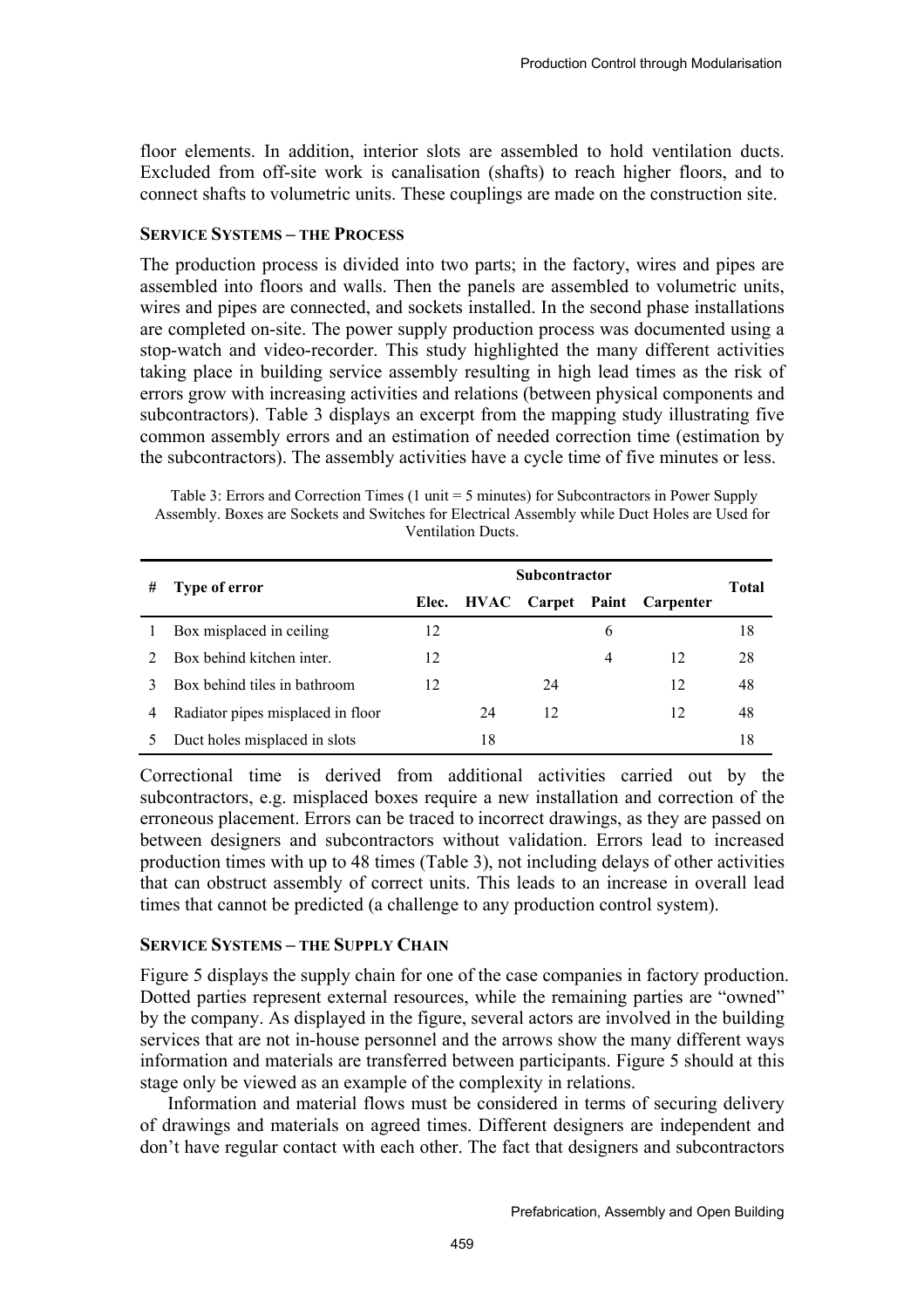are procured on short-term contracts on a project to project basis pose additional problems in relations, i.e. drawings are distributed to factory personnel and procured subcontractors without synchronisation or validation, and if necessary materials are provided by subcontractors, they will charge for full material coverage.



Figure 5: Illustration of Information and Material Flow During Building Services Assembly in the Factory.

Evaluation of the plug and play system proved possible cuts in lead times up to four times. Moreover the results showed the need of a better coordinated supply chain as wrong components were delivered, and agreed-on delivery times were exceeded. One reason was poor design made in a hurry. There is also ambiguity in the regulations when it comes to the demand for inspections in the joints where the plug and play system is to be connected. Commonly, the regulations are interpreted in such a way that these joints cannot be built in behind the plaster boards in the walls, which was why it was decided to keep the joints unveiled in this case. Additionally, the subcontractor opposed this kind of system, as the current situation provides power to the building service trade where subcontractors can charge maximum work hours.

# **DESIGN OF A MODULAR SERVICE SYSTEM**

The DSM detected suitable interfaces for modular division. The analysis shows that vertical *Shafts (E)*, *Traffic Volumes (G)* and the basement holds all seven media types. *The Shaft (E)* is, in a way, already a module with set boundaries, but all assembly is performed on-site which causes interferences and delays. There is a need to coordinate the media flowing in the shaft, e.g. separate media that affect each other such as hot and cold water. Development of a prefabricated shaft module is proposed. The *Traffic Volume (G)* and the *Basement (C)* both have horizontal canalisation of media, with similar opportunities to create a prefabricated inner ceiling module.

## **PRODUCTION CONTROL THROUGH** *COMMON UNITS*

The module driver *common unit* manages a frequent problem in assembly of building service, pipe dimension errors. Often pipes with diameters of both 15 and 16 mm are used that can be accidentally mixed increasing risk for leakage, i.e. it is difficult to secure a tight joint between two pipes of different dimensions. A reason is the use of components from different brands. Instead, specifying a narrow set of discrete dimensions for pipes (e.g. 15, 18, 21 mm) only allows for correct jointing lowering the risk of faulty assembly. Further, the problem relates to how subcontractors are procured; as subcontractors normally work in different projects at the same time for different contractors using own materials, thus mixing of components is unavoidable.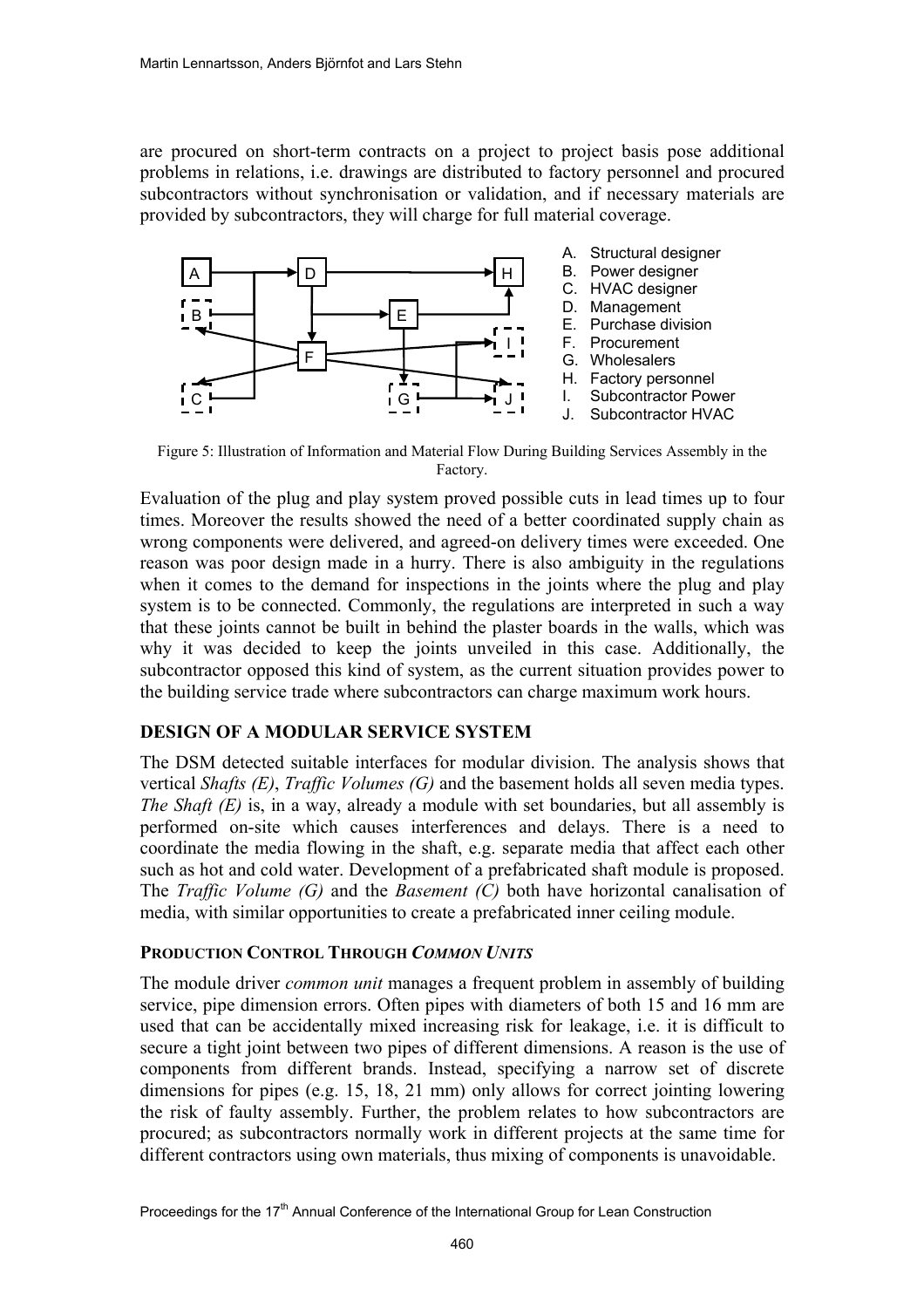#### **PRODUCTION CONTROL THROUGH** *PROCESS/ORGANISATION*

*Process/Organisation* relates to how and where value adding activities will be performed. High levels of on-site assembly require much on-site coordination (e.g. on-site work structuring of subcontractors), while a large degree of prefabrication demands better planning in design, e.g. assembly errors from poor design can be costly due to the level of standardisation. The case companies are focused on the latter view. In order to gain production control with respect to process and organisation it is desired that shafts and ceilings are manufactured parallel to the main process with a specified and minimised set of materials and required activities in order to reduce interface, mismatches, e.g. piping dimensions, faulty drawings, etc.

#### **PRODUCTION CONTROL THROUGH** *PURCHASING*

*Purchasing* can facilitate production control by further narrowing allowed materials used, e.g. pipe dimensions. Material purchase can then be made in respect to the needs and boundaries of the modules by specifying standardised bill of materials that lower inventories and waste while improving material forecasting. As a consequence, the purchasing division can focus on procurement of fewer components, as previously mentioned. Control of required materials prohibit subcontractor to make the purchase in order to lower costs and avoid risk of mixing materials from different brands.

## **DISCUSSION AND CONCLUSIONS**

In this paper, the main incentive put forward for a modularisation initiative is to provide prerequisites for production control. With this means that modularisation is applied early in the construction process at the product level to proactively reduce variation during production and in the supply chain. The case study results highlight the importance of interfaces in products, processes and within supply chains for production control. An example of a product interface is the high risk of errors in piping connections, while unconfirmed drawings passed on to subcontractors is an example of a poor process interface and also show evidence of fragmented supply chain interfaces as subcontractors are often procured on a project to project basis.

Prerequisites for production control are achieved in practice through three module drivers (*common unit*, *process/organisation* and *purchasing*), in this case resulting in development of shaft and inner ceiling modules for building services. The proposed module drivers are interrelated as specification of a narrow set of components affect purchasing in respect to how supply of materials is secured. Further, modules work in collaboration with Poka-Yoke as module interfaces, by design, shield from erroneous assembly through standardized pipe dimensions and interfaces, thereby improving production control. These results are in line with those presented by Fine et al (2005) who state that modular products tend to have modular processes and supply chains.

Hofman et al (2009) noted that suppliers tend to be reluctant to adopt new standards. Similar results were obtained in the evaluation of the plug-and play system where the electricians emphasised the problems rather than lifting up the advantages and possibilities. The case study findings are also in line with Halman et al (2008) who stated that modularisation initiatives within construction need to address issues with restrictive regulations, which lead to the ambiguity in interpretation of regulations as was highlighted in the evaluation of the plug and play system.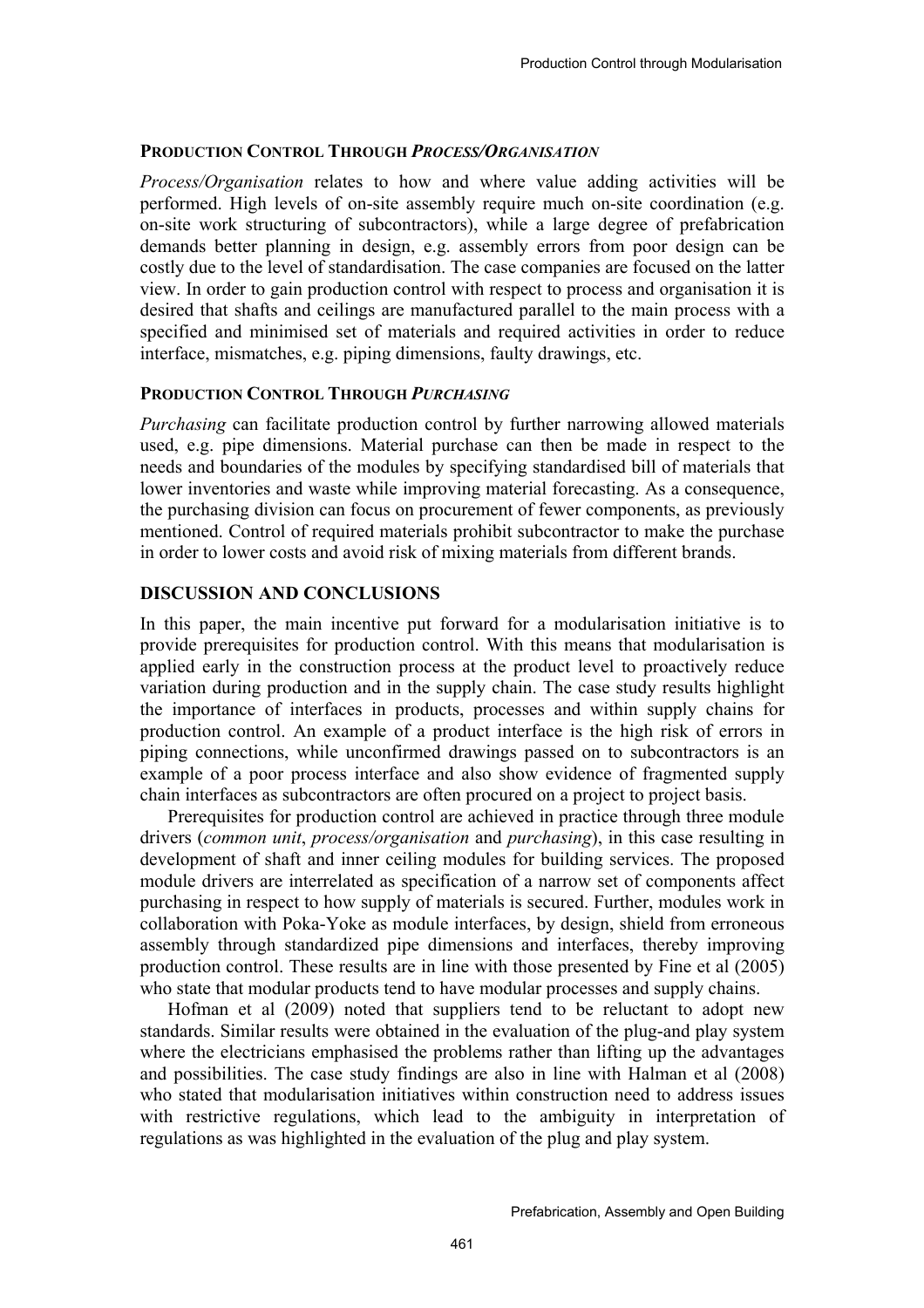Modularisation has possibilities of becoming a potent tool in the design phase in order to facilitate other production control methods within the construction industry. Production control can be further facilitated through better adaptation of the product into the production process, i.e., opportunities to apply the Line-of-Balance technique as well as coordination and monitoring on-site with support from Last Planner.

#### **ACKNOWLEDGEMENTS**

The authors thank the participating companies and the research centres of *TräCentrum Norr* and *Lean Wood Engineering*, as well as the research foundation of *Åke och Greta Lissheds Stiftelse* for funding the research.

#### **REFERENCES**

- Ballard, G. and Howell, G. (1998). "Shielding Production: Essential Step in Production Control." *J. of Constr. Engineering and Management*, 124 (1) 11-17.
- Bertelsen, S. (2005). "Modularization A Third Approach to Making Construction Lean?" *Proceed. of the 13<sup>th</sup> Annual Conf. of the Intl Gr. for Lean Constr.*, Sydney.
- van der Bij, H. and van Ekert, J. (1999) "Interaction between Production Control and Quality Control" *Int. J. of Operations & Production Management*, 19(7) 674-690.
- Brookes, A. (2005). "Theory & Practice of Modular Coordination." *Proceed. of the 13th Annual Conf. of the Intl Gr. for Lean Constr.*, Sydney.
- Court, P. Pasquire, C. and Gibb, A. (2008) "Modular Assembly In Healthcare Construction – A Mechanical And Electrical Case Study" *Proceed. of the 16th Annual Conf. of the Intl Gr. for Lean Constr.*, Manchester, UK.
- Erixon, G., von Yxkull, A. and Arnström, A. (1996) "Modularity the Basis for Product and Factory Reengineering" CIRP Annals - Manufacturing Technology 45(1) 1-6.
- Fine, C.H., Golany, B. and Naseraldin, H. (2005) "Modelling tradeoffs in threedimensional concurrent engineering: a goal programming approach". Journal of operations Management, 23(3) 389-403.
- Halman, J.I.M., Voordijk, J.T and Reymen, I.M.M.J. (2008) "Modular Approaches in Dutch hosue Building: An Explanatory Survey" Housing Studies, 23(5) 781-799.
- Hofman, E., Voordijk, H and Halman, J. (2009) "matching supply networks to a modular product architecture in the house-building industry" Building reaserch and information 37 (1) 31-42.
- Henrich, G., Tilley, P. and Koskela, L. (2005). "Context of Production Control in Construction." *Proceed. of the 13<sup>th</sup> Ann. Conf. of the Intl Gr. for Lean C.*, Sydney
- Höök, M. and Stehn, L. (2008). "Lean principles in industrialized housing production: the need for a cultural change". *Lean Construction Journal* (2008) 20-33.
- Lennartsson, M., Björnfot, A. and Stehn, L. (2008) "Lean Modular Design: Value Based Progress in Industrialised Housing" *Proceed. of the 16<sup>th</sup> Annual Conf. of the Intl Gr. for Lean Constr.*, Manchester, UK.
- Morris, D. and Donnelly, T. (2006) "Are there Market Limits to Modularisation?" *Int. Journal of Automotive Technology and Management*, 6(3) 262-275.
- Stevenson, M., Hendry, L.C. and Kingsman, B.G. (2005) "A Review of Production Planning and Control: the Applicability of Key Concepts to the Make-to-Order Industry" *Int. Journal of Production Research*, 43(5) 869-898.

Proceedings for the 17<sup>th</sup> Annual Conference of the International Group for Lean Construction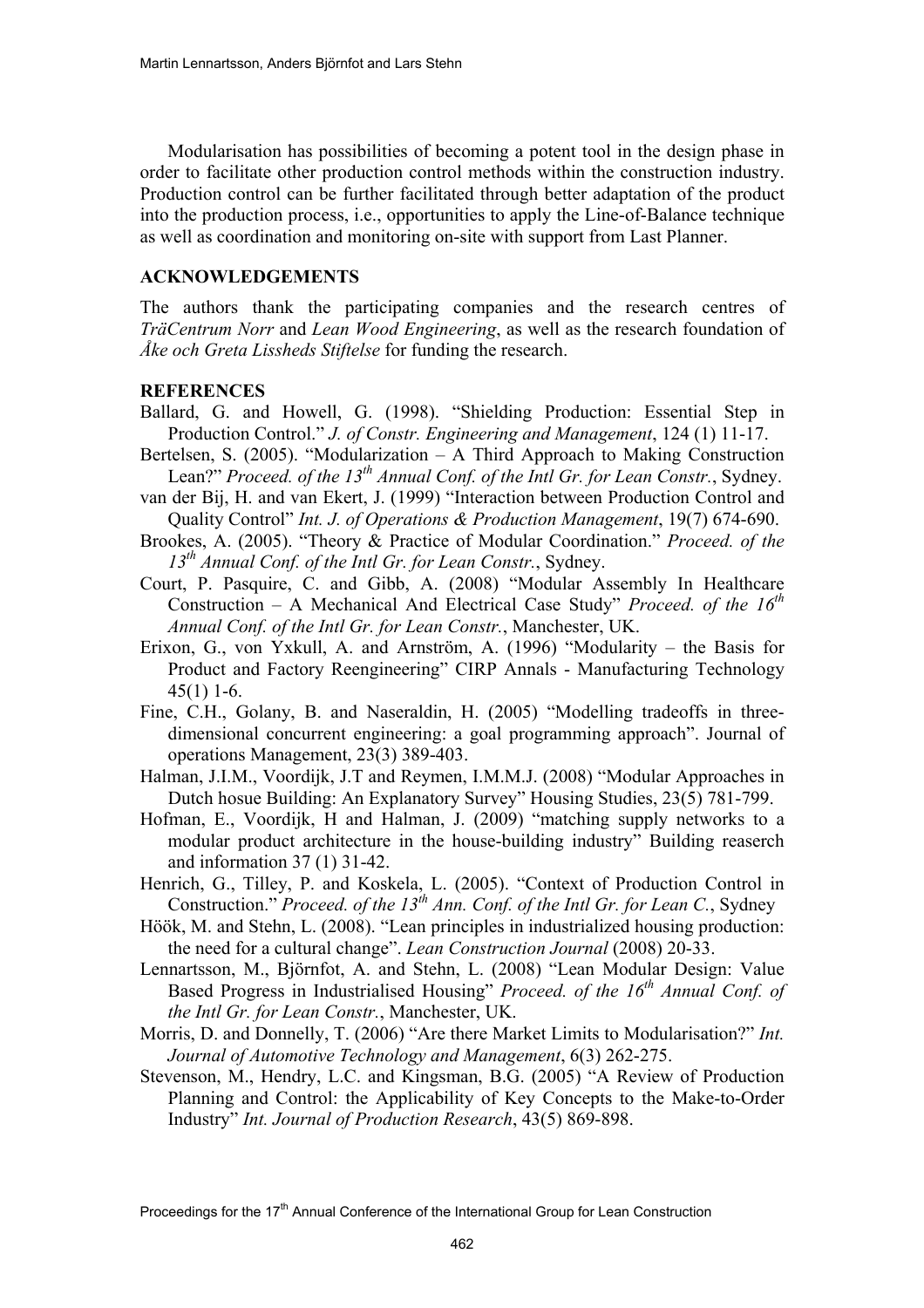- Veenstra, V.S. Halman, J.I.M. and Voordijk, J.T. (2006) "A Methodology for Developing Product Platforms in the Specific Setting of the Housebuilding Industry" *Research in Engineering Design*, 17(3) 157-173.
- Voordijk, H., Meijboom, B. and de Haan, J. (2006) "Modularity in Supply Chains: A Multiple Case Study in the Construction Industry" *Int. J. of Operations & Production Management*, 26(6) 600-618.